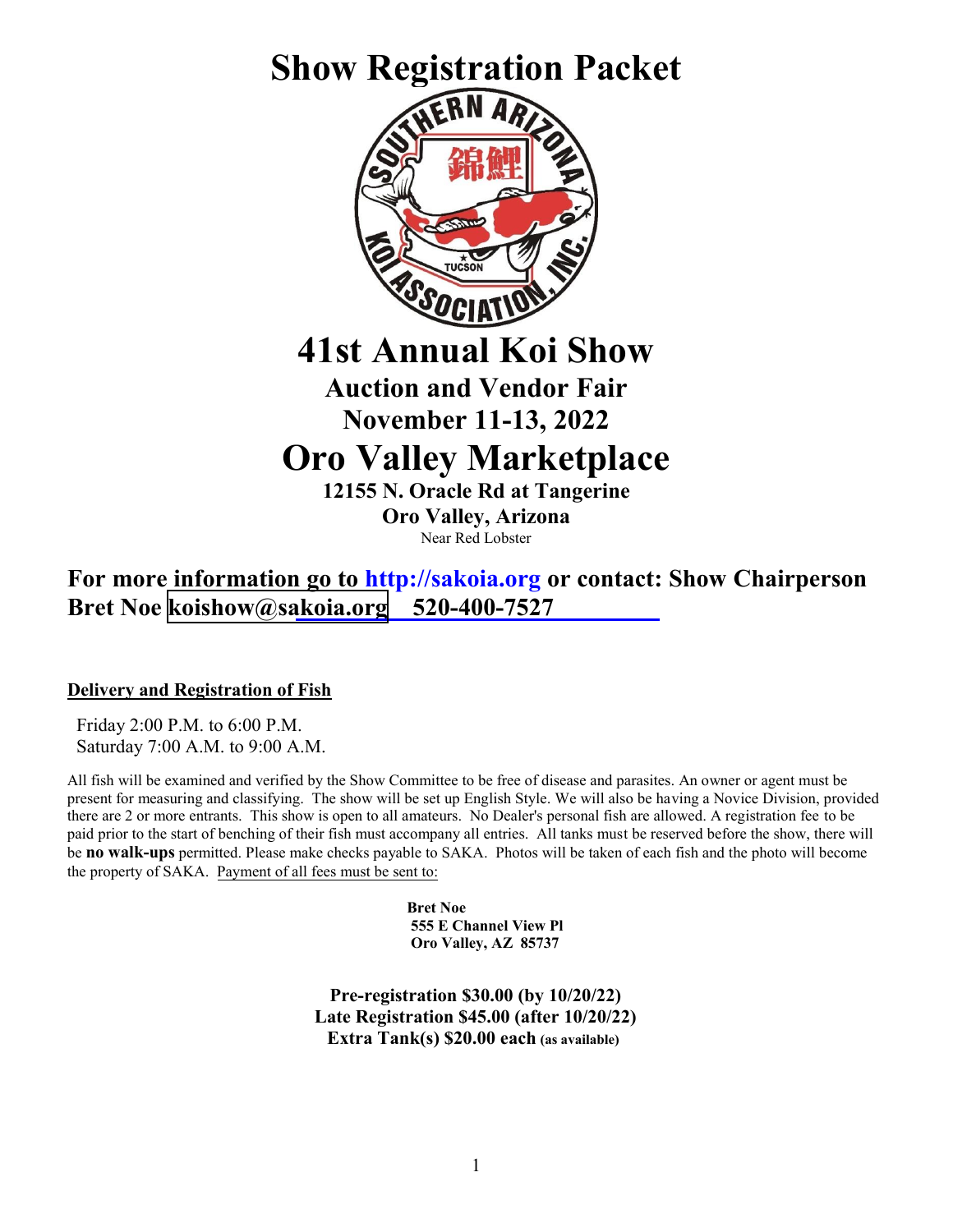# **Southern Arizona Koi Association Inc. 41st Annual Koi Show Auction and Vendor Fair November 11-13, 2022**

# **Schedule of Events**

#### **November 11, 2022**

| $8:00$ a.m.        | Start setting up for the show         |
|--------------------|---------------------------------------|
| Noon-4:00 $p.m.$   | Vendor Set-up                         |
| $2:00 - 6:00$ p.m. | Fish Registration.                    |
| 6:30 p.m.-???      | Meet the Judges Dinner (Site pending) |

#### **November 12, 2022**

| 7:00 a.m. $-9:00$ a.m. | Fish Registration & Check-in                                        |
|------------------------|---------------------------------------------------------------------|
| 9:00 a.m. $-4:00$ p.m. | Public viewing of Koi, entertainment & vendor                       |
|                        | $10:00$ a.m. $-4:00$ p.m. displays Judging of the Fish.             |
|                        | 7:00 p.m.-10:00 p.m. Awards Banquet at El Molinito, 10180 N. Oracle |

#### **November 13, 2022**

| $9:00$ a.m. $-2:00$ p.m. | Public viewing of exhibits and Vendors |
|--------------------------|----------------------------------------|
| $10$ a.m.                | Judges Talk                            |
| $10:00 - N$ oon          | <b>Vendor Specials</b>                 |
| Noon till done           | Koi Auction                            |
| $1:00$ p.m.              | <b>Super Raffle</b>                    |
| $3:00$ p.m.              | <b>Fish Removal</b>                    |

#### **\*\*\*\*\*Note: Out of town entrants may request early fish removal but not before 2 p.m.**

#### **Meet the Judges Dinner Friday, November 11, 2022 6:30 P.M.**

The Meet the Judges Dinner will be held at site to be determined, and SAKA will provide the Dinner for \$5, but you must preregister.

#### **Awards Banquet Reservation Saturday, November 12, 2022 at 7:00 P.M. -?**

SAKA would like to invite you to attend the Awards Banquet. The banquet will be held at El Molinito, 10180 N. Oracle. No host bar will be available starting at 6:00pm. The Banquet will start at 7:00-10:00. Dinner will be buffet style.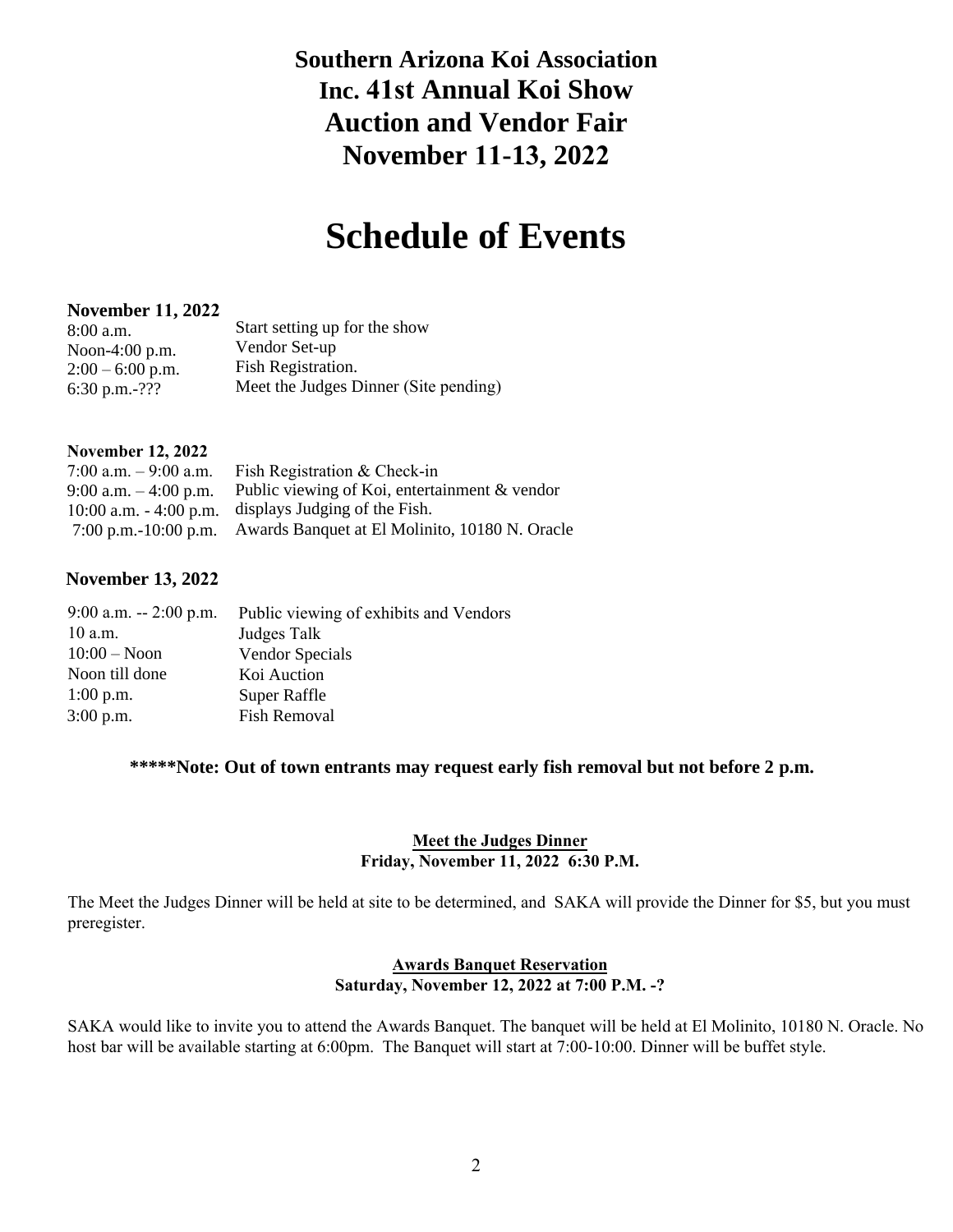## *AWARDS TO BE PRESENTED*

## **Open Division**

1 Supreme Champion 1 Runner Up-Champion

1 Champion B (Not Showa, Sanke, Kohaku)

1 Mature Champion (size 5-6) 6 Best in Size

1 Young Champion (size 3-4) 12 Best in Variety

1 Baby Champion (size 1-2) 1<sup>st</sup>, 2<sup>nd</sup> 3<sup>rd</sup> place

## **Long Fin Division**

1 Grand Champion 1 Runner Up Champion 3 best in size

### **Novice Division**

1 Grand Champion 1 Runner up Champion

The Judges will solely determine all awards except for the \*6 special awards and Friendship Awards: AKCA Award\***√** Chairman's Choice\* Presidents Award\* Jack Stone\* Tom Ayers\* Faye Hall\* .**√** Must be a member of the Southern Arizona Koi Association, Inc.

#### **Removal of Fish 3:00 p.m. Sunday**

All fish entered into the show competition will be kept on exhibit for the duration of the show. In the event it is necessary to remove a fish from the exhibition, permission must be secured from the Show Chairman.

*NO FISH WILL BE REMOVED FROM THE SHOW PREMISES UNTIL ALL FISH HAVE BEEN IDENTIFIED TO THE SATISFACTION OF ALL ENTRANTS*. Oxygen and rubber bands will be available at the close of the show. Plastic bags may be purchased. Save your boxes!!!

The deadline for removal of Fish will be Sunday 4:00 P.M. Any fish unclaimed after 4:00 P.M. will become the property of the Southern Arizona Koi Association, Inc. and will be sold.

#### **Information and Restrictions**

All necessary and reasonable precautions will be taken by the Club to safeguard all entered Koi. Security will be provided by SAKA for the entire duration of the show. Therefore, participants in the show will agree that SAKA, its officers, directors and members are not responsible for any losses or injuries to the fish. No one is to handle the fish except the designated fish handlers and the Judges. Family members wishing to inspect their fish must ask permission from the Show Chairman. Once judging has begun, there will be no changing of classification, except under the recommendation of the Judge.

#### **Auction**

This year we ask that you pre-register if you are going to donate fish for the SAKA auction. Tanks will be on a first registered basis. If you do not register, you may be denied unloading your fish. Registration line for auction tank is on Koi Registration form.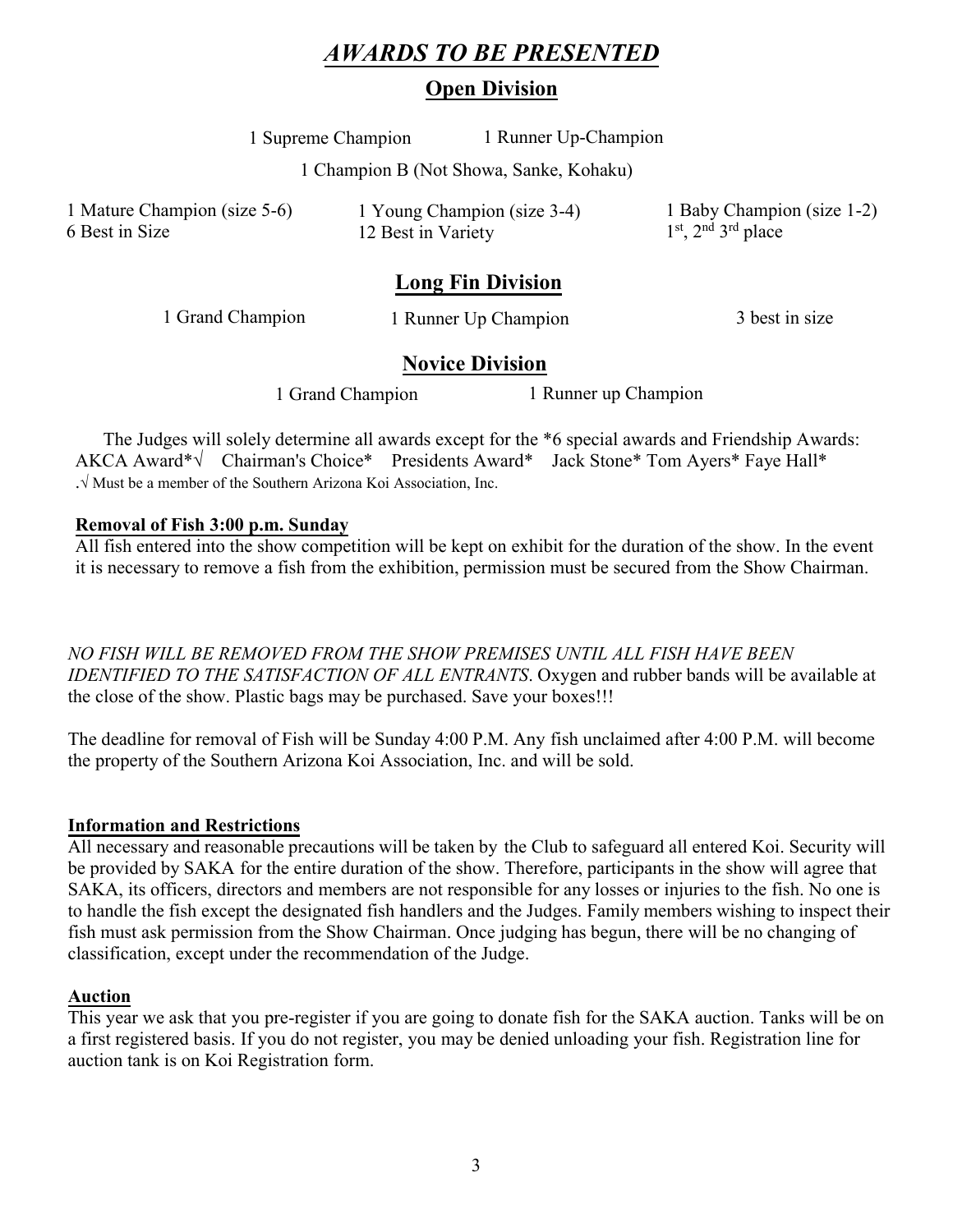

## **Calculating Fish Load in a Hard Show Tank**

"Fish Points" is used to evaluate the fish biomass in show tanks. Fish points are used to relate various sizes of fish on a common basis of comparison. Through experience we have determined that a hard show tank should not hold more than 80 points (where a twelve-inch fish is equal to 5 fish points). To help you determine how many tanks you will need at the show to accommodate your fish entries, use the form below to calculate your total fish points.

Note that this table has been placed in our show database and during the Koi show; we will run the program to determine the water quality in your show tanks. For your fish's safety, if your total fish points are over the maximum, we will ask you to move some fish to an extra tank. You will be charged for the extra tank.

| <b>Size</b> | # of entries | Fish Points   My Total |  |
|-------------|--------------|------------------------|--|
| Under 6"    |              | 0.5                    |  |
| $6" - 8"$   |              | 1.5                    |  |
| $8" - 10"$  |              | 2.5                    |  |
| $10" - 12"$ |              | 5.0                    |  |
| $12" - 14"$ |              | 6.5                    |  |
| $14" - 15"$ |              | 8.5                    |  |
| $15" - 17"$ |              | 10.0                   |  |
| $17" - 18"$ |              | 20.0                   |  |
| $18" - 20"$ |              | 25.0                   |  |
| $20" - 22"$ |              | 27.0                   |  |
| $22" - 24"$ |              | 30.0                   |  |
| $24"+$      |              | 35.0                   |  |

## Total of my fish points

0 - 80 points 1 tank 81-160 points 2 tanks 161-240 points 3 tanks 241-320 points 4 tanks 321-400 points 5 tanks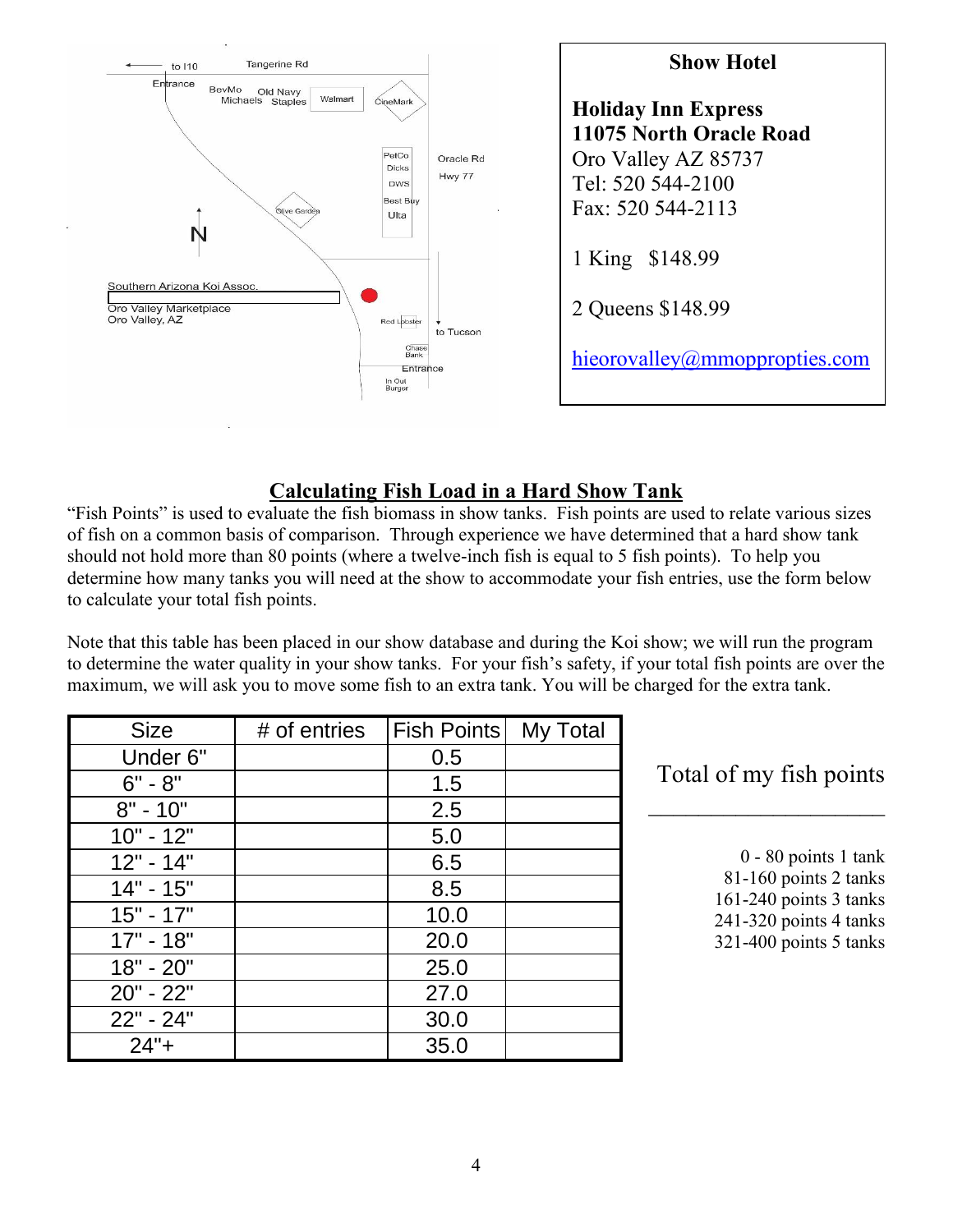# 41st SAKA, Inc. Koi Show Registration Form (Your Copy)

November 11-13, 2022

| <b>**Pre -Registration Fees</b> (by $10/20/2022$ )      |                                                                             | \$30.00    |             |  |                                                                                      |                                   |        |
|---------------------------------------------------------|-----------------------------------------------------------------------------|------------|-------------|--|--------------------------------------------------------------------------------------|-----------------------------------|--------|
| Registration                                            | (After 10/20/2022)                                                          | \$45.00    |             |  |                                                                                      | Total Registration Fee:           |        |
| ** <b>Extra Show Tanks</b> if available _____ X         |                                                                             | \$20.00    |             |  |                                                                                      |                                   |        |
|                                                         |                                                                             |            |             |  |                                                                                      | Total Extra Tank Fee:             |        |
|                                                         | Meet the Judges Dinner ______ X \$5.00<br>Total Judges Dinner Fee: ________ |            |             |  |                                                                                      |                                   |        |
| <b>Awards Banquet</b> (by 10/20/2022)________ X \$30.00 | $(After 10/20/2022)$ X \$40.00                                              |            |             |  |                                                                                      | Total Awards Banquet Fee: _______ |        |
|                                                         |                                                                             |            |             |  |                                                                                      |                                   |        |
| I need #________________________tanks for auction fish  |                                                                             |            |             |  | No refunds of dinner<br>reservations if<br>cancellation is after<br>October 20, 2022 |                                   |        |
| <b>OPEN DIVISION</b><br>Circle one:                     |                                                                             |            |             |  | NOVICE (Never shown fish in any Koi show (Available only if pre-registered)          |                                   |        |
| Open Class/Size                                         | $-10$ "                                                                     | $10"$ -14" | $14"$ -17"  |  | $17" - 20"$                                                                          | $20" - 24"$                       | $+24"$ |
| Novice Class/Size                                       | $-14"$                                                                      |            | $14" - 20"$ |  |                                                                                      | $+20$ "                           |        |
| Kohaku                                                  |                                                                             |            |             |  |                                                                                      |                                   |        |
| Sanke                                                   |                                                                             |            |             |  |                                                                                      |                                   |        |
| Showa                                                   |                                                                             |            |             |  |                                                                                      |                                   |        |
| Utsuri                                                  |                                                                             |            |             |  |                                                                                      |                                   |        |
| Hikarimono                                              |                                                                             |            |             |  |                                                                                      |                                   |        |
| Hikarimoyo                                              |                                                                             |            |             |  |                                                                                      |                                   |        |
| Kawarimoyo                                              |                                                                             |            |             |  |                                                                                      |                                   |        |
| Kawarimono                                              |                                                                             |            |             |  |                                                                                      |                                   |        |
| Tancho                                                  |                                                                             |            |             |  |                                                                                      |                                   |        |
| A Gin Rin                                               |                                                                             |            |             |  |                                                                                      |                                   |        |
| <b>B</b> Gin Rin                                        |                                                                             |            |             |  |                                                                                      |                                   |        |
| Goshiki/Goromo                                          |                                                                             |            |             |  |                                                                                      |                                   |        |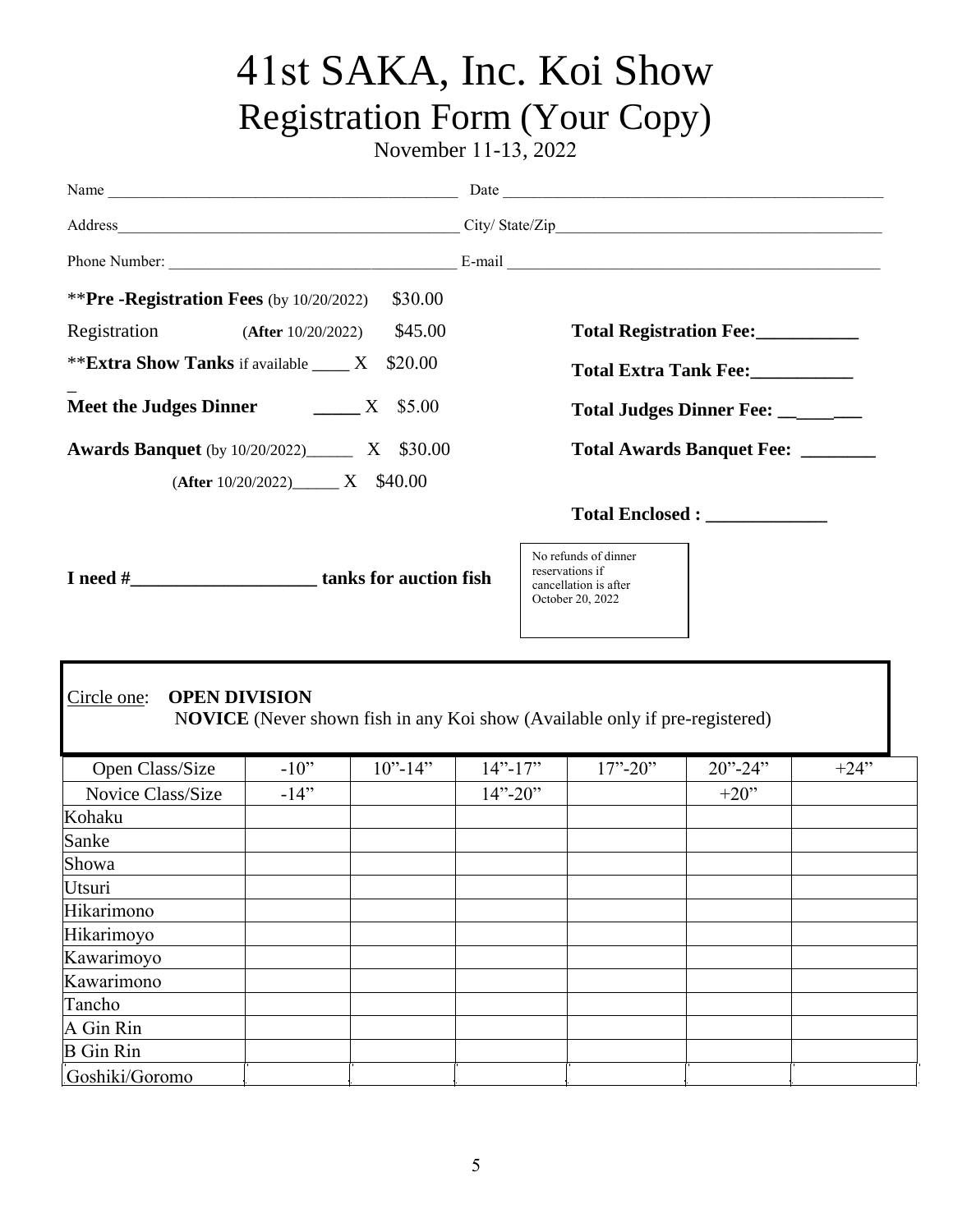# 40th SAKA, Inc. Koi Show Registration Form (Mail this Form)

November 11-13, 2022

| Name                                                       | Date                                                                                 |  |  |
|------------------------------------------------------------|--------------------------------------------------------------------------------------|--|--|
|                                                            |                                                                                      |  |  |
|                                                            |                                                                                      |  |  |
| **Pre -Registration Fees (by $10/20/2022$ )<br>\$30.00     |                                                                                      |  |  |
| Registration (After 10/20/2022)<br>\$45.00                 | Total Registration Fee:                                                              |  |  |
| ** <b>Extra Show Tanks</b> if available _____ X<br>\$20.00 | Total Extra Tank Fee:                                                                |  |  |
| Meet the Judges Dinner $\frac{X}{1000}$ X \$5.00           | Total Judges Dinner Fee: ________                                                    |  |  |
| <b>Awards Banquet</b> (by 10/20/2022)_________ X \$30.00   | Total Awards Banquet Fee                                                             |  |  |
| $(After 10/20/2022)$ X \$40.00                             |                                                                                      |  |  |
|                                                            |                                                                                      |  |  |
| I need # tanks for auction fish                            | No refunds of dinner<br>reservations if<br>cancellation is after<br>October 20, 2022 |  |  |

*\*\* (All tanks must be reserved before the show)*

\*\*\* (Extra tanks will be given by postmark and availability, everybody will be guaranteed one tank, 2<sup>nd</sup> tank if available and so on; you will be contacted by 10/30/2022 as to how many tanks you will actually have.)

## **Make check payable to SAKA and send with form to:**

**Bret Noe 555 E Channel View Pl Oro Valley, AZ 85737**